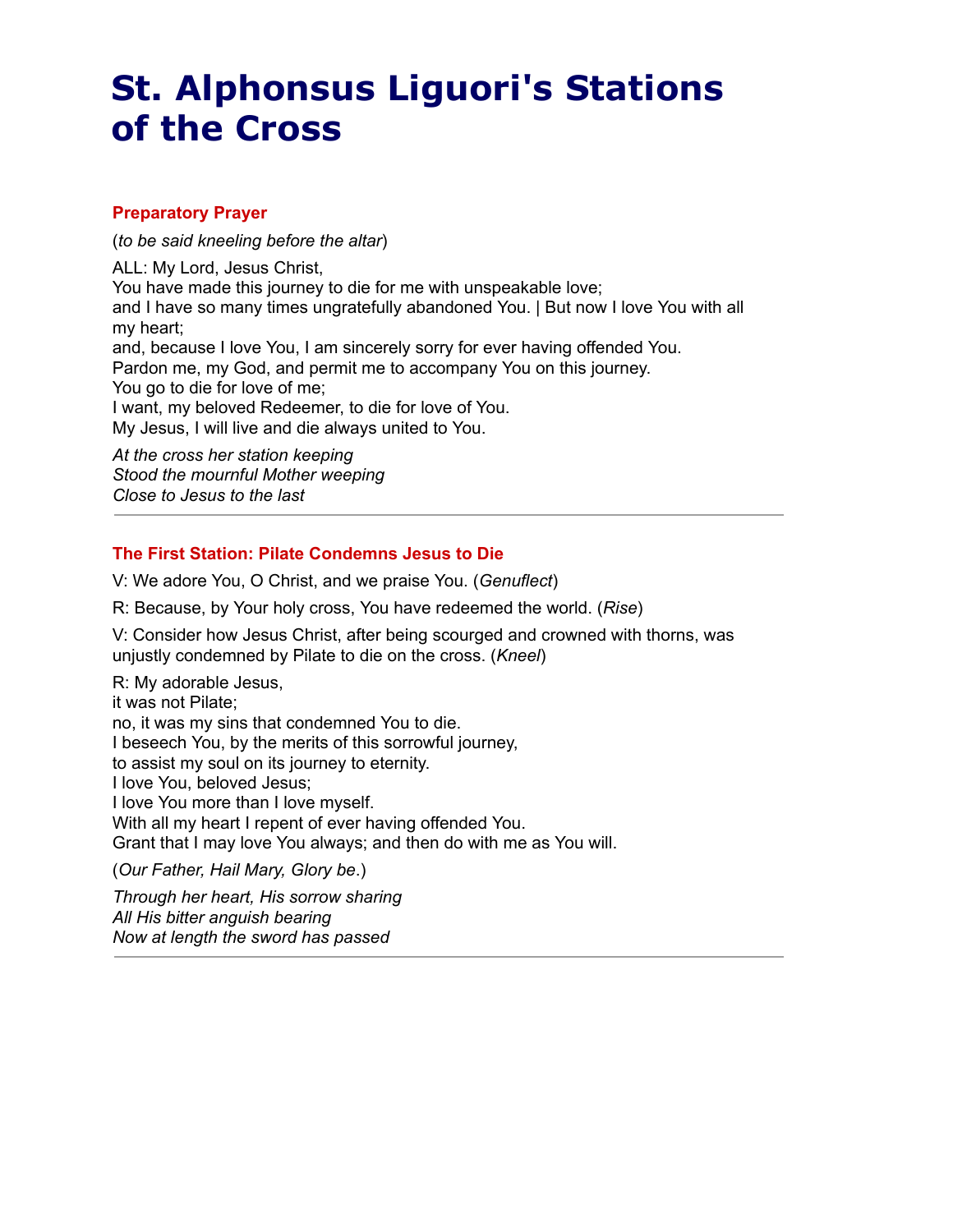## **The Second Station: Jesus Accepts His Cross**

V: We adore You, O Christ, and we praise You. (*Genuflect*)

R: Because, by Your holy cross, You have redeemed the world. (*Rise*)

V: Consider Jesus as He walked this road with the cross on His shoulders, thinking of us, and offering to His Father in our behalf, the death He was about to suffer. (*Kneel*)

R: My most beloved Jesus,

I embrace all the sufferings You have destined for me until death. I beg You, by all You suffered in carrying Your cross, to help me carry mine with Your perfect peace and resignation. I love You, Jesus, my love; I repent of ever having offended You. Never let me separate myself from You again. Grant that I may love You always; and then do with me as You will.

(*Our Father, Hail Mary, Glory be*.)

*O, how sad and sore depressed Was that Mother highly blessed Of the sole Begotten One*

# **The Third Station: Jesus Falls the First Time**

V: We adore You, O Christ, and we praise You. (*Genuflect*)

R: Because, by Your holy cross, You have redeemed the world. (*Rise*)

V: Consider the first fall of Jesus. Loss of blood from the scourging and crowing with thorns had so weakened Him that He could hardly walk; and yet He had to carry that great load upon His shoulders. As the soldiers struck Him cruelly, He fell several times under the heavy cross. (*Kneel*)

R: My beloved Jesus, / it was not the weight of the cross / but the weight of my sins which made You suffer so much. / By the merits of this first fall, / save me from falling into mortal sin. / I love You, O my Jesus, with all my heart; / I am sorry that I have offended You. / May I never offend You again. / Grant that I may love You always; and then do with me as You will.

(*Our Father, Hail Mary, Glory be*.)

*Christ above in torment hangs She beneath beholds the pangs Of her dying, glorious Son*

#### **The Fourth Station: Jesus Meets His Afflicted Mother**

V: We adore You, O Christ, and we praise You. (*Genuflect*)

R: Because, by Your holy cross, You have redeemed the world. (*Rise*)

V: Consider how the Son met his Mother on His way to Calvary. Jesus and Mary gazed at each other and their looks became as so many arrows to wound those hearts which loved each other so tenderly (*Kneel*)

R: My most loving Jesus, / by the pain You suffered in this meeting / grant me the grace of being truly devoted to Your most holy Mother. / And You, my Queen, who was overwhelmed with sorrow, / obtain for me by Your prayers / a tender and a lasting remembrance of the passion of Your divine Son. / I love You, Jesus, my Love, above all things. / I repent of ever having offended You. / Never allow me to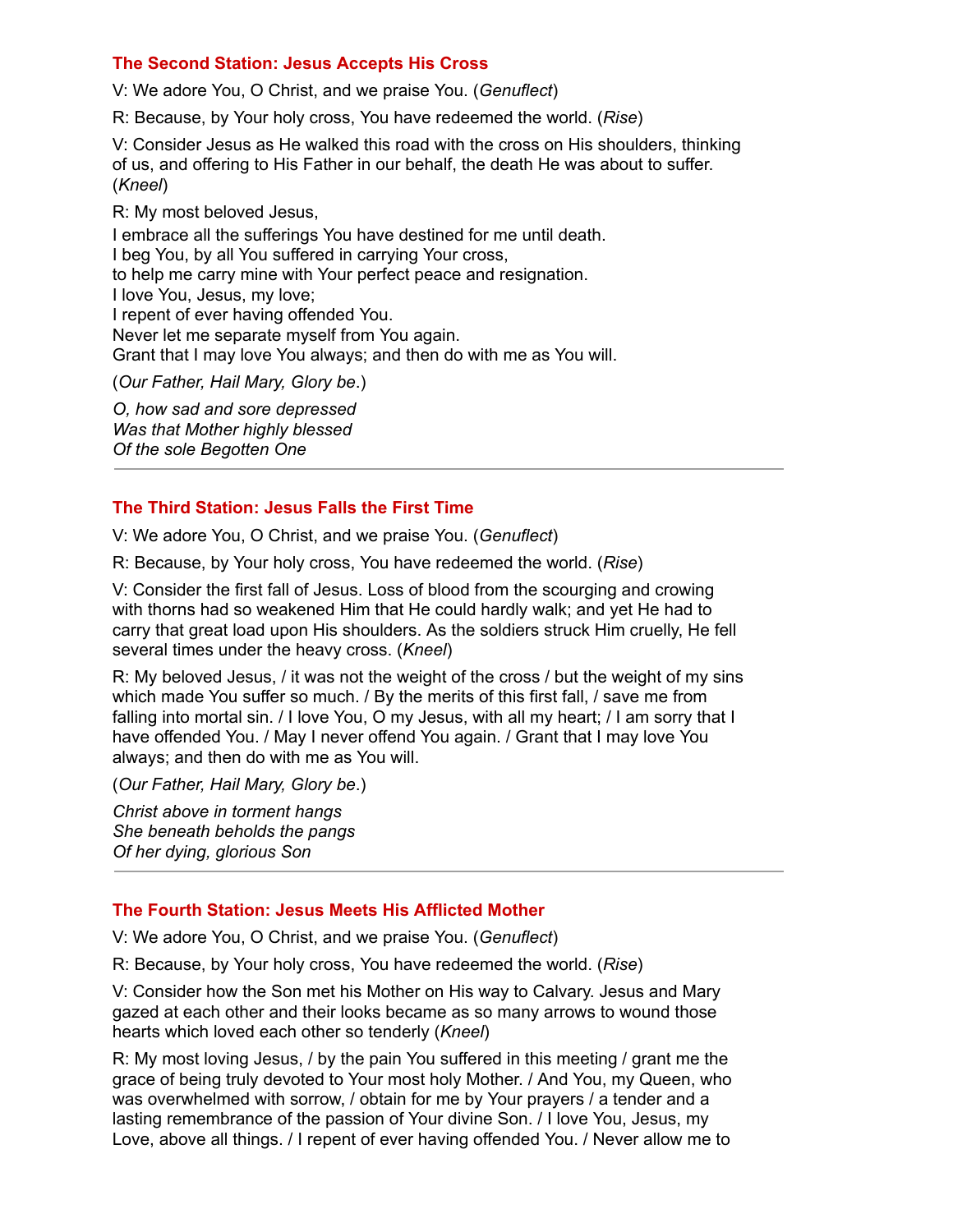offend You again. / Grant that I may love You always; and then do with me as You will.

(*Our Father, Hail Mary, Glory be*.)

*Is there one who would not weep, 'whelmed in miseries so deep Christ's dear Mother to behold.*

## **The Fifth Station: Simon Helps Jesus Carry the Cross**

V: We adore You, O Christ, and we praise You. (*Genuflect*)

R: Because, by Your holy cross, You have redeemed the world. (*Rise*)

V: Consider how weak and weary Jesus was. At each step He was at the point of expiring. Fearing that He would die on the way when they wished Him to die the infamous death of the cross, they forced Simon of Cyrene to help carry the cross after Our Lord. (*Kneel*)

R: My beloved Jesus / I will not refuse the cross as Simon did: / I accept it and embrace it. / I accept in particular the death that is destined for me / with all the pains that may accompany it. / I unite it to Your death / and I offer it to You. / You have died for love of me; / I will die for love of You and to please You. / Help me by Your grace. / I love You, Jesus, my Love; / I repent of ever having offended You. / Never let me offend You again. / Grant that I may love You always; and then do with me as You will.

(*Our Father, Hail Mary, Glory be*.)

*Can the human heart refrain From partaking in her pain In that Mother's pain untold?*

## **The Sixth Station: Veronica Offers Her Veil to Jesus**

V: We adore You, O Christ, and we praise You. (*Genuflect*)

R: Because, by Your holy cross, You have redeemed the world. (*Rise*)

V: Consider the compassion of the holy woman, Veronica. Seeing Jesus in such distress, His face bathed in sweat and blood, she presented Him with her veil. Jesus wiped His face, and left upon the cloth the image of his sacred countenance. (*Kneel*)

R: My beloved Jesus, / Your face was beautiful before You began this journey; / but, now, it no longer appears beautiful / and is disfigured with wounds and blood. / Alas, my soul also was once beautiful / when it received Your grace in Baptism; / but I have since disfigured it with my sins. / You alone, my Redeemer, can restore it to its former beauty. / Do this by the merits of Your passion; and then do with me as You will.

(*Our Father, Hail Mary, Glory be*.) *Bruised, derided, cursed, defiled She beheld her tender Child All with bloody scourges rent.*

#### **The Seventh Station: Jesus Falls the Second Time**

V: We adore You, O Christ, and we praise You. (*Genuflect*)

R: Because, by Your holy cross, You have redeemed the world. (*Rise*)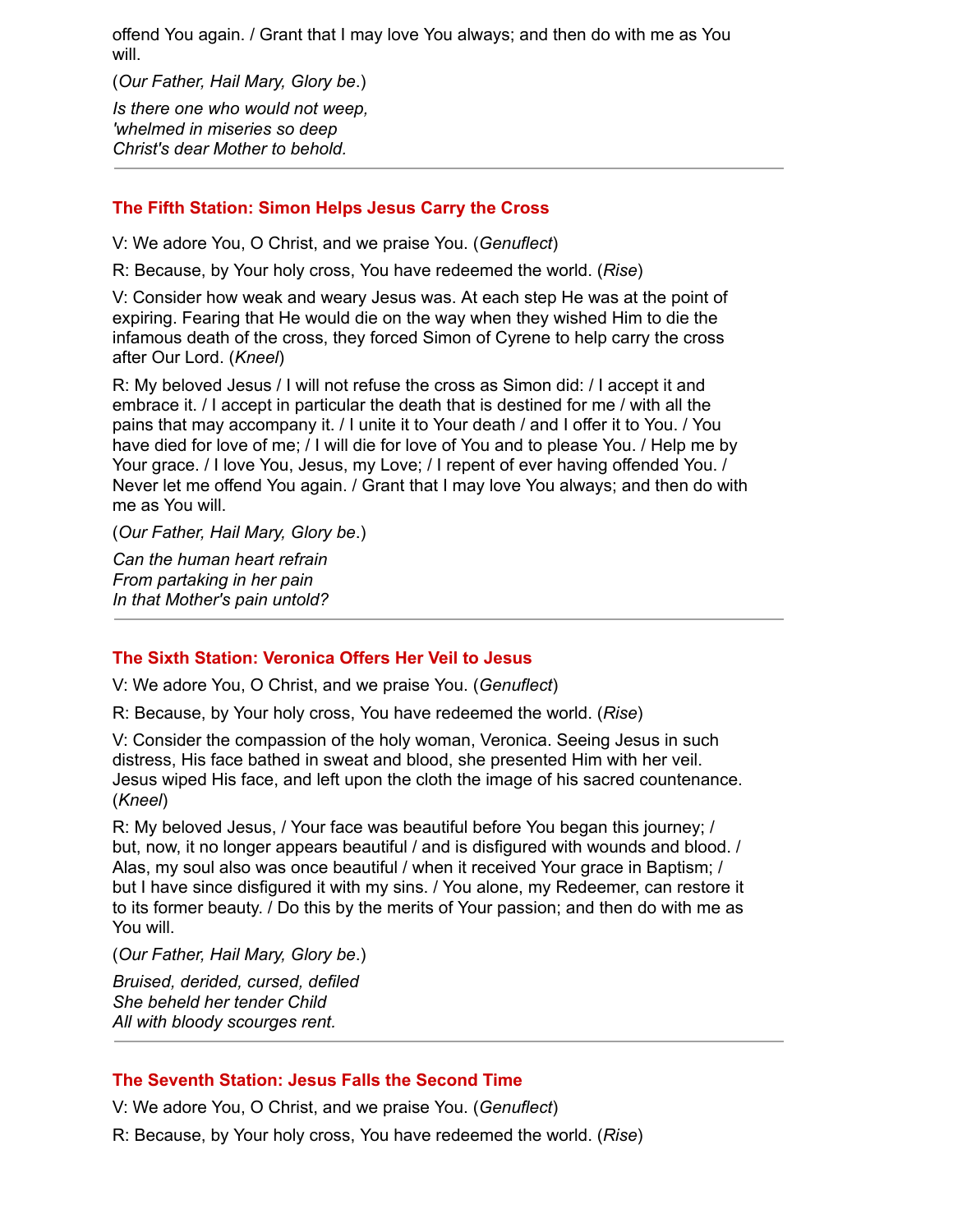V: Consider how the second fall of Jesus under His cross renews the pain in all the wounds of the head and members of our afflicted Lord. (*Kneel*)

R: My most gentle Jesus, / how many times You have forgiven me; / and how many times I have fallen again and begun again to offend You! / By the merits of this second fall, / give me the grace to persevere in Your love until death. / Grant, that in all my temptations, I may always have recourse to You. / I love You, Jesus, my Love with all my heart; / I am sorry that I have offended You. / Never let me offend You again. / Grant that I may love You always; and then do with me as You will.

(*Our Father, Hail Mary, Glory be*.)

*For the sins of His own nation Saw Him hang in desolation Till His spirit forth He sent.*

#### **The Eighth Station: Jesus Speaks to the Women**

V: We adore You, O Christ, and we praise You. (*Genuflect*)

R: Because, by Your holy cross, You have redeemed the world. (*Rise*)

V: Consider how the women wept with compassion seeing Jesus so distressed and dripping with blood as he walked along. Jesus said to them, ``Weep not so much for me, but rather for Your children.'' (*Kneel*)

R: My Jesus, laden with sorrows, / I weep for the sins which I have committed against You / because of the punishment I deserve for them; / and, still more, because of the displeasure they have caused You / who have loved me with an infinite love. / It is Your love, more than the fear of hell, / which makes me weep for my sins. / My Jesus, I love You more than myself; / I am sorry that I have offended You. / Never allow me to offend You again. / Grant that I may love You always; and then do with me as You will.

(*Our Father, Hail Mary, Glory be*.) *O sweet Mother! Fount of Love, Touch my spirit from above Make my heart with yours accord.*

## **The Ninth Station: Jesus Falls the Third Time**

V: We adore You, O Christ, and we praise You. (*Genuflect*)

R: Because, by Your holy cross, You have redeemed the world. (*Rise*)

V: Consider how Jesus Christ fell for the third time. He was extremely weak and the cruelty of His executioners was excessive; they tried to hasten His steps though He hardly had strength to move. (*Kneel*)

R: My outraged Jesus, / by the weakness You suffered in going to Calvary, / give me enough strength to overcome all human respect / and all my evil passions which have led me to despise Your friendship. / I love You, Jesus my Love, with all my heart; / I am sorry for ever having offended You. / Never permit me to offend You again. / Grant that I may love You always; and then do with me as You will.

(*Our Father, Hail Mary, Glory be*.)

*Make me feel as You have felt Make my soul to glow and melt With the love of Christ, my Lord.*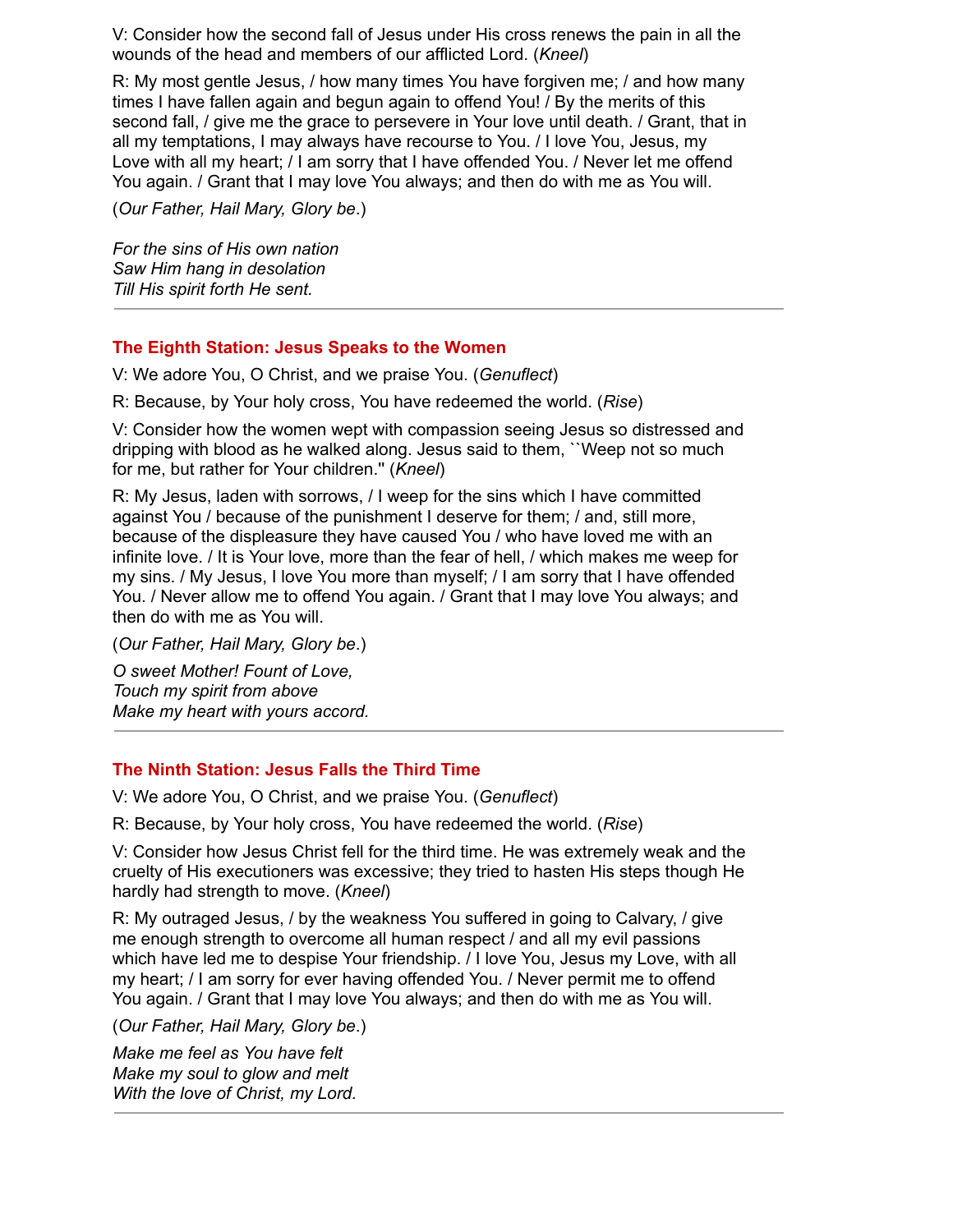#### **The Tenth Station: Jesus Is Stripped of His Garments**

V: We adore You, O Christ, and we praise You. (*Genuflect*)

R: Because, by Your holy cross, You have redeemed the world. (*Rise*)

V: Consider how Jesus was violently stripped of His clothes by His executioners. The inner garments adhered to his lacerated flesh and the soldiers tore them off so roughly that the skin came with them. Have pity for your Savior so cruelly treated and tell Him: (*Kneel*)

R: My innocent Jesus, / by the torment You suffered in being stripped of Your garments, / help me to strip myself of all attachment for the things of earth / that I may place all my love in You who are so worthy of my love. / I love You, O Jesus, with all my heart; / I am sorry for ever having offended You. / Never let me offend You again. / Grant that I may love You always; and then do with me as You will.

(*Our Father, Hail Mary, Glory be*.)

*Holy Mother, pierce me through In my heart each wound renew Of my Savior crucified.*

#### **The Eleventh Station: Jesus Is Nailed to the Cross**

V: We adore You, O Christ, and we praise You. (*Genuflect*)

R: Because, by Your holy cross, You have redeemed the world. (*Rise*)

V: Consider Jesus, thrown down upon the cross, He stretched out His arms and offered to His eternal Father the sacrifice of His life for our salvation. They nailed His hands and feet, and then, raising the cross, left Him to die in anguish. (*Kneel*)

R: My despised Jesus, / nail my heart to the cross / that it may always remain there to love You and never leave You again. / I love You more than myself; / I am sorry for ever having offended You. / Never permit me to offend You again. / Grant that I may love You always; and then do with me as You will.

(*Our Father, Hail Mary, Glory be*.)

*Let me share with you His pain, Who for all our sins was slain, Who for me in torments died.*

#### **The Twelfth Station: Jesus Dies Upon the Cross**

V: We adore You, O Christ, and we praise You. (*Genuflect*)

R: Because, by Your holy cross, You have redeemed the world. (*Rise*)

V: Consider how Your Jesus, after three hours of agony on the cross, is finally overwhelmed with suffering and, abandoning Himself to the weight of His body, bows His head and dies. (*Kneel*)

R: My dying Jesus, / I devoutly kiss the cross on which You would die for love of me. / I deserve, because of my sins, to die a terrible death; / but Your death is my hope. / By the merits of Your death, / give me the grace to die embracing Your feet and burning with love of You. / I yield my soul into Your hands. / I love You with my whole heart. / I am sorry that I have offended You. / Never let me offend You again. / Grant that I may love You always; and then do with me as You will.

(*Our Father, Hail Mary, Glory be*.)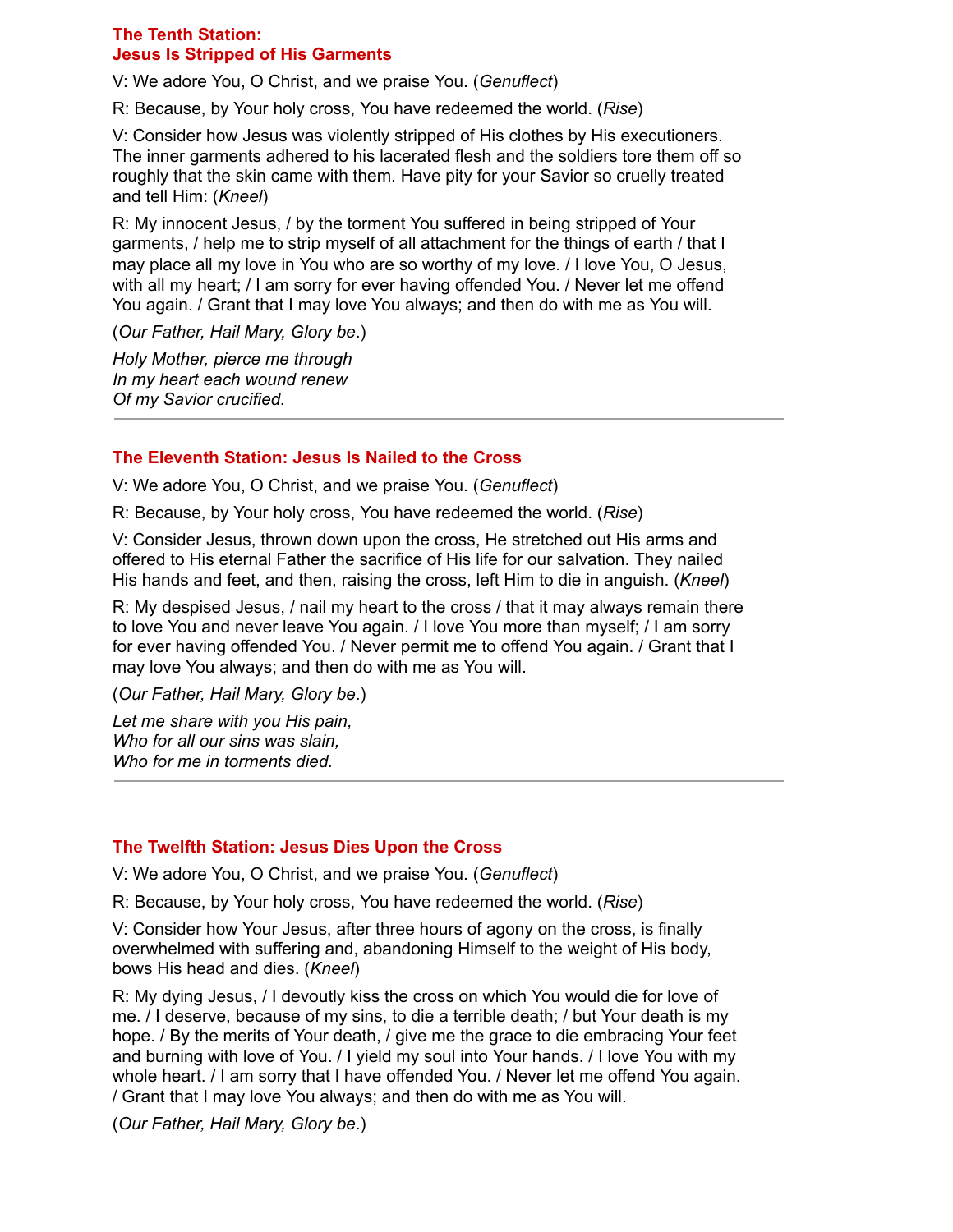## **The Thirteenth Station: Jesus Is Taken Down from the Cross**

V: We adore You, O Christ, and we praise You. (*Genuflect*)

R: Because, by Your holy cross, You have redeemed the world. (*Rise*)

V: Consider how, after Our Lord had died, He was taken down from the cross by two of His disciples, Joseph and Nicodemus, and placed in the arms of His afflicted

Mother. She received Him with unutterable tenderness and pressed Him close to her bosom. (*Kneel*)

R: O Mother of Sorrows, / for the love of Your Son, / accept me as Your servant and pray to Him for me, / And You, my Redeemer, since you have died for me, / allow me to love You, / for I desire only You and nothing more. / I love You, Jesus my Love, / and I am sorry that I have offended You. / Never let me offend You again. / Grant that I may love You always; and then do with me as You will.

(*Our Father, Hail Mary, Glory be*.)

*By the cross with you to stay There with you to weep and pray Is all I ask of you to give.*

#### **The Fourteenth Station: Jesus Is Placed in the Sepulcher**

V: We adore You, O Christ, and we praise You. (*Genuflect*)

R: Because, by Your holy cross, You have redeemed the world. (*Rise*)

V: Consider how the disciples carried the body of Jesus to its burial, while His holy Mother went with them and arranged it in the sepulcher with her own hands. They then closed the tomb and all departed. (*Kneel*)

R: Oh, my buried Jesus, / I kiss the stone that closes You in. / But You gloriously did rise again on the third day. / I beg You by Your resurrection that I may be raised gloriously on the last day, / to be united with You in heaven, to praise You and love You forever. / I love You, Jesus, and I repent of ever having offended You. / Grant that I may love You always; and then do with me as You will.

(*Our Father, Hail Mary, Glory be*.)

*Virgin of all virgins blest! Listen to my fond request: Let me share your grief divine.*

#### **Prayer to Jesus Christ Crucified**

My good and dear Jesus, I kneel before You, asking You most earnestly to engrave upon my heart a deep and lively faith, hope, and charity, with true repentance for my sins, and a firm resolve to make amends. As I reflect upon Your five wounds,